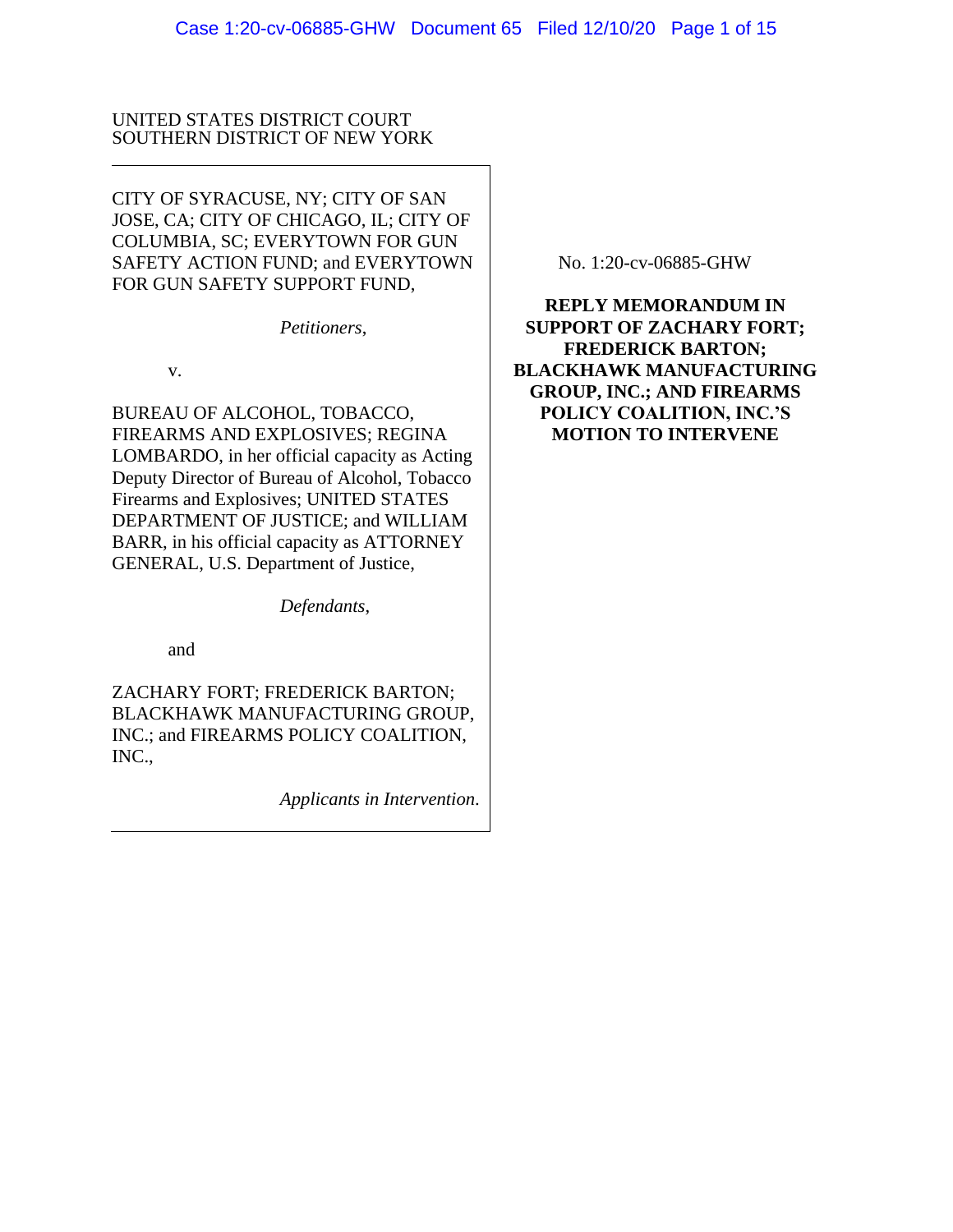# **TABLE OF CONTENTS**

# **Page**

|                                                                       | ii                    |
|-----------------------------------------------------------------------|-----------------------|
|                                                                       | $\mathcal{D}_{\cdot}$ |
| I.<br>Federal Defendants Do Not Adequately Represent Applicants'      | 2                     |
| II.<br>Petitioners Misconstrue This Circuit's Standard In Evaluating  | 5                     |
| III.<br>Applicants Have, At Minimum, Demonstrated Financial Interests | 8                     |
|                                                                       | 9                     |
|                                                                       |                       |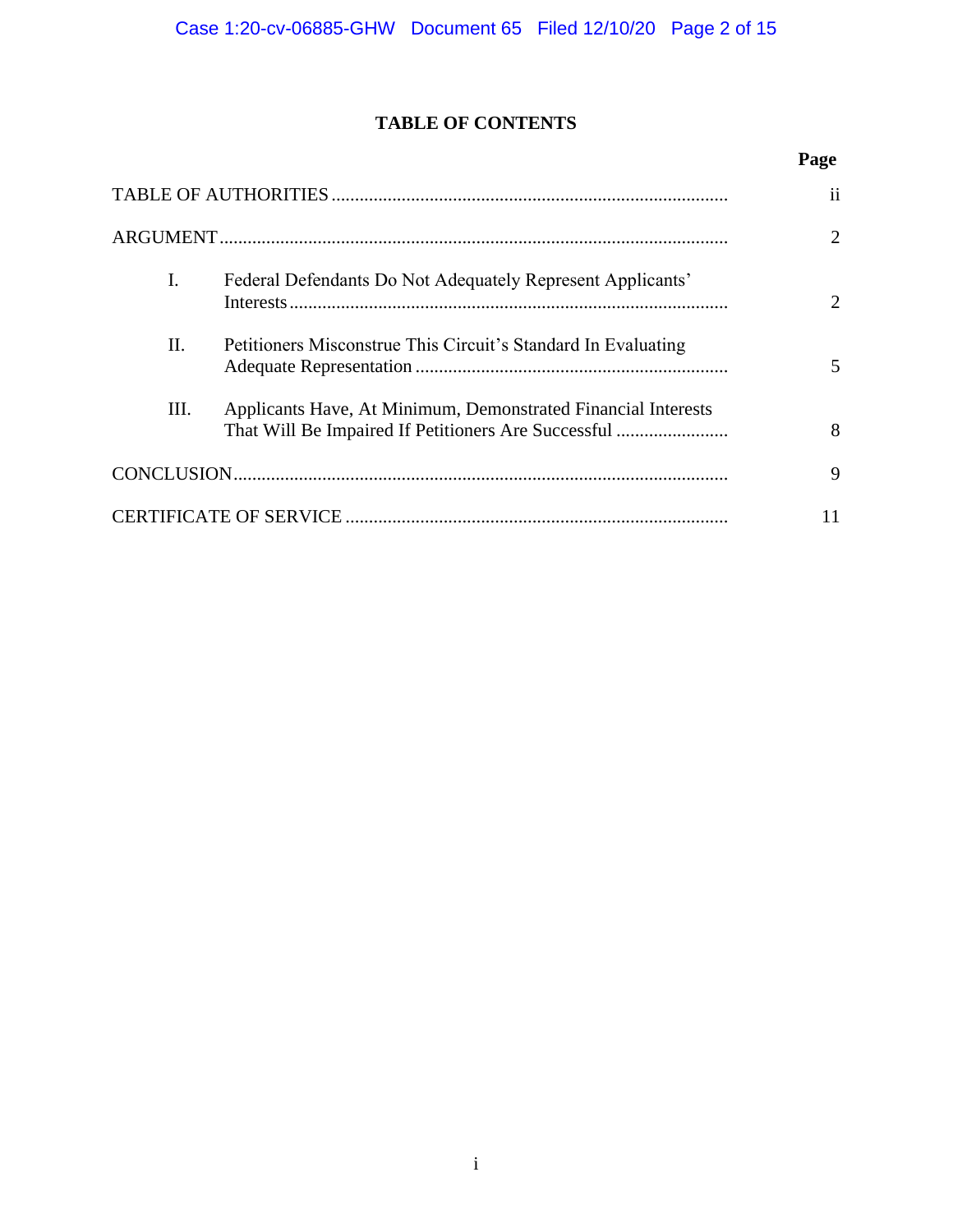# **TABLE OF AUTHORITIES**

| <b>Cases</b>                                                                                | Page(s) |
|---------------------------------------------------------------------------------------------|---------|
| Butler, Fitzgerald & Potter v. Sequa Corp.,                                                 | 6       |
| Bridgeport Guardians v. Delmonte,                                                           | 8       |
| Commonwealth of Pennsylvania v. President United States of America,                         | 6       |
| Driftless Area Land Conservancy v. Huebsch,                                                 | 6       |
| Georgia v. U.S. Army Corps of Engineers,                                                    | 6       |
| Hodgson v. United Mine Workers of America,                                                  | 6       |
| In re Pandora Media, Inc.,<br>No. 12-cv-08035-DLC, 2013 WL 6569872 (S.D.N.Y. Dec. 14, 2013) | 8       |
| JLS, Inc. v. Public Service. Commission of West Virginia,                                   | 6       |
| Law Foundation of New England, Inc. v. Mosbacher,                                           | 5       |
| Linton by Arnold v. Commissioner of Health & Environment, State of Tennessee,               | 6       |
| New York v. Scalia,<br>No. 20-cv-01689-GHW, 2020 WL 3498755 (S.D.N.Y. June 29, 2020)        | 8, 9    |
| New York Public Interest Research Group, Inc. v. Regents of University of New York,         | 5, 8    |
| National Farm Lines v. I.C.C.,                                                              | 6       |
| Texas v. United States,                                                                     | 6       |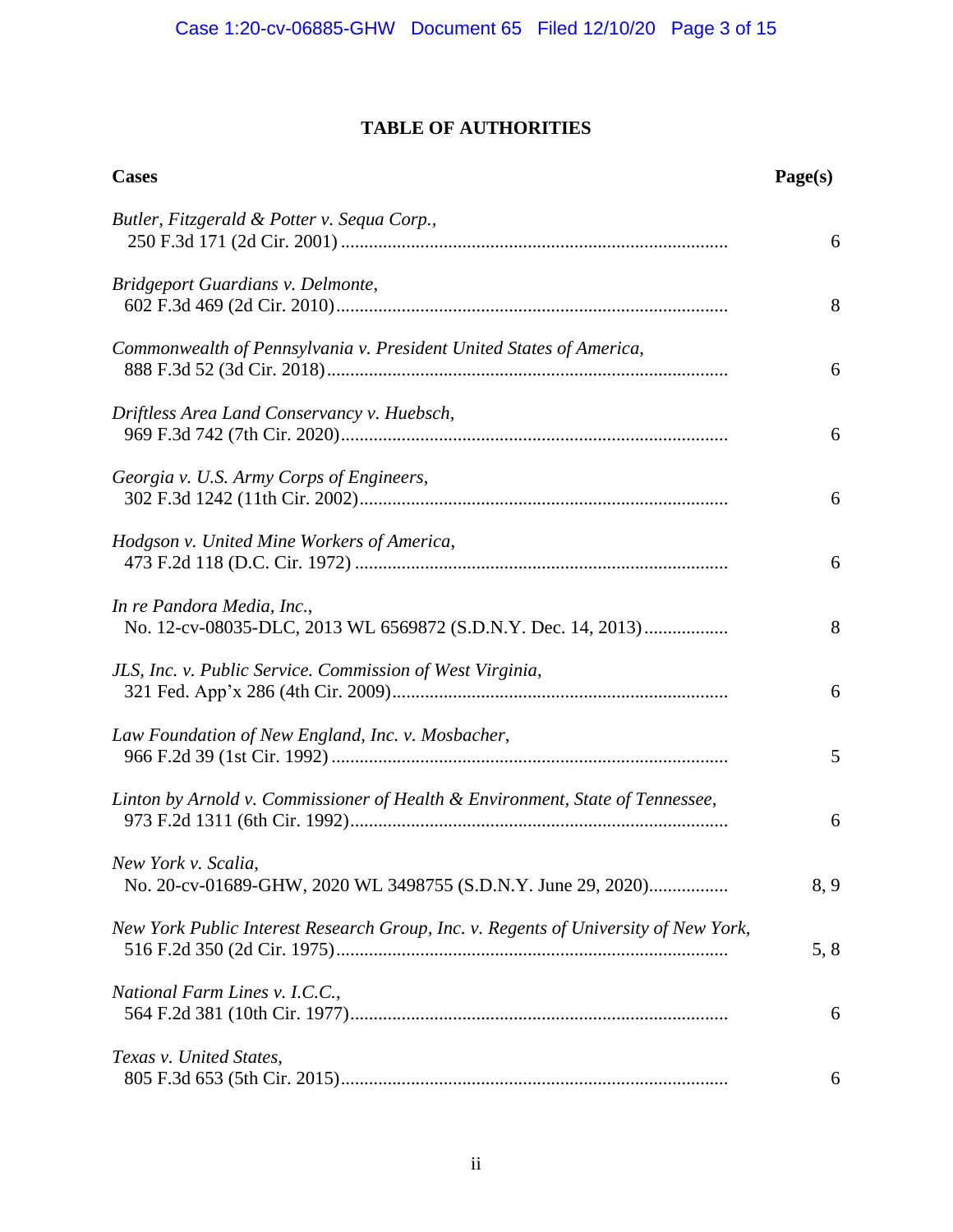# Case 1:20-cv-06885-GHW Document 65 Filed 12/10/20 Page 4 of 15

| Trbovich v. United Mine Workers of America,         | 5, 6           |
|-----------------------------------------------------|----------------|
| United States v. City of New York,                  | $\overline{7}$ |
| United States v. Hooker Chemicals & Plastics Corp., | 7              |
| United States v. Union Electric Co.,                | 6              |
| United States Postal Service v. Brennan,            | 5, 9           |
| <b>Rules</b>                                        |                |
|                                                     | 11             |
|                                                     | 6              |
|                                                     | 7              |
|                                                     | 9              |
|                                                     | 11             |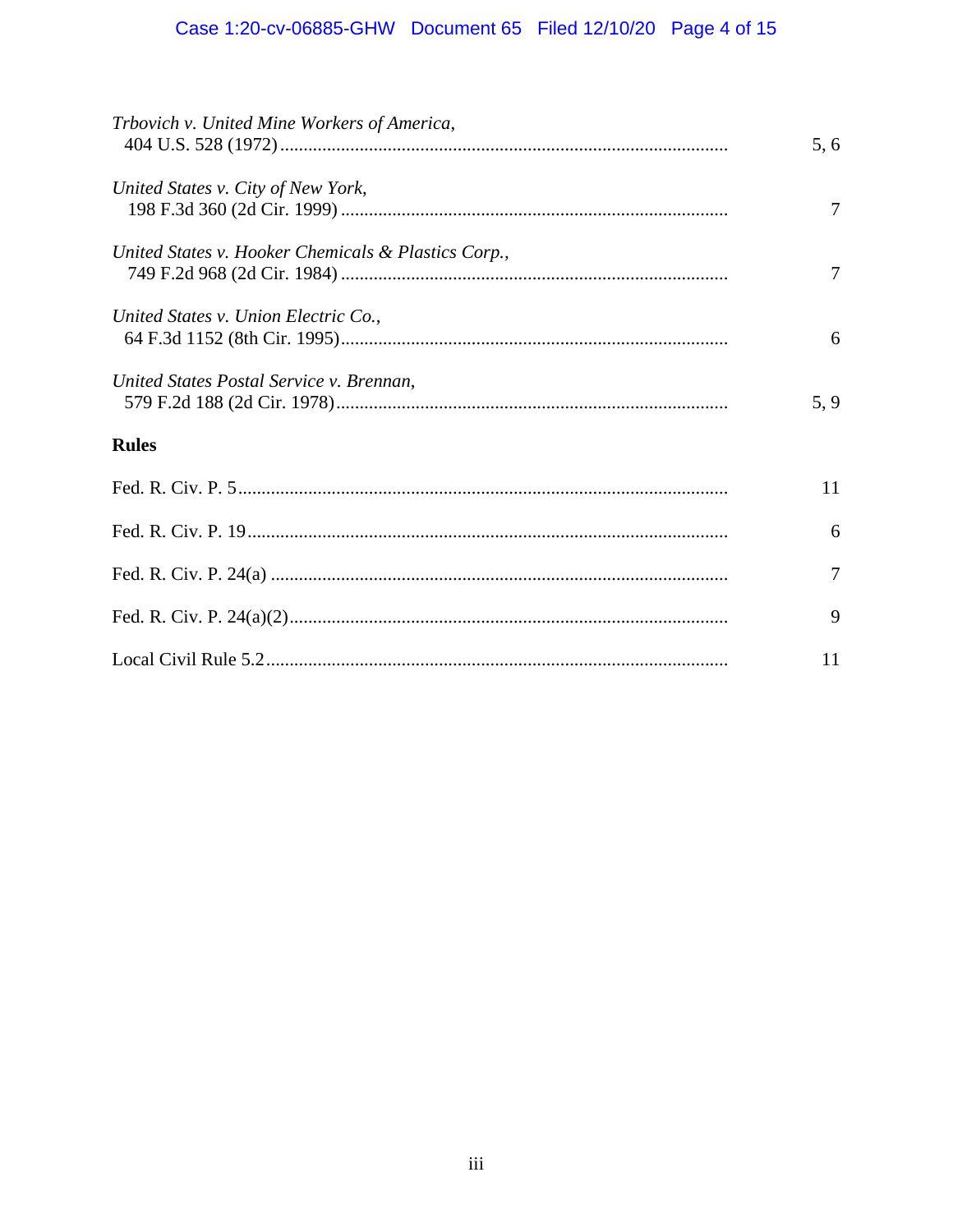#### Case 1:20-cv-06885-GHW Document 65 Filed 12/10/20 Page 5 of 15

Applicants in Intervention have demonstrated a direct and personalized interest in the matter before this Court that is not adequately represented by Federal Defendants and more than justifies Applicants' intervention in this case.

Federal Defendants, based on admissions in parallel litigation, do not adequately represent Applicants' specific interests in upholding the legally correct interpretation that Non-Firearm Objects (as defined in Applicants' Motion) are not "firearms" as defined by the Gun Control Act of 1968 ("GCA"). Federal Defendants do not purport to produce, sell, buy, or own Non-Firearm Objects, nor will they be materially or economically harmed should this Court rule in Petitioners' favor. In contrast, Applicant 80% Arms, which has at least one determination letter akin to the Polymer 80 Letters challenged by Petitioners, could have its entire, currently lawful business practice made illegal should Petitioners succeed. *See* ATF0136–0145 (Letter from Earl Griffith, Chief, Firearms Technology Branch, to Tilden Smith, 80 Percent Arms (July 15, 2013)). Remaining Applicants each own Non-Firearm Objects and intend to continue to directly purchase Non-Firearm Objects in the future—which would be made illegal if Petitioners prevail. Applicant Firearms Policy Coalition ("FPC"), whose members include other Applicants, also represents numerous, similarly situated individuals across the United States. Federal Defendants serve in none of these roles and do not represent Applicants' reliance or economic interests in the ATF's current interpretation. Instead, Federal Defendants must balance competing statutory, regulatory, and resource concerns and may compromise legally defensible positions that Applicants will advance unique to their interests in the Non-Firearm Objects market.

Additionally, Petitioners charge that if this Court were to allow Applicants permissive intervention to defend their substantial interests, it would expand the scope of or "prejudice" Petitioners' Administrative Procedure Act ("APA") claims. Petitioners do not explain how they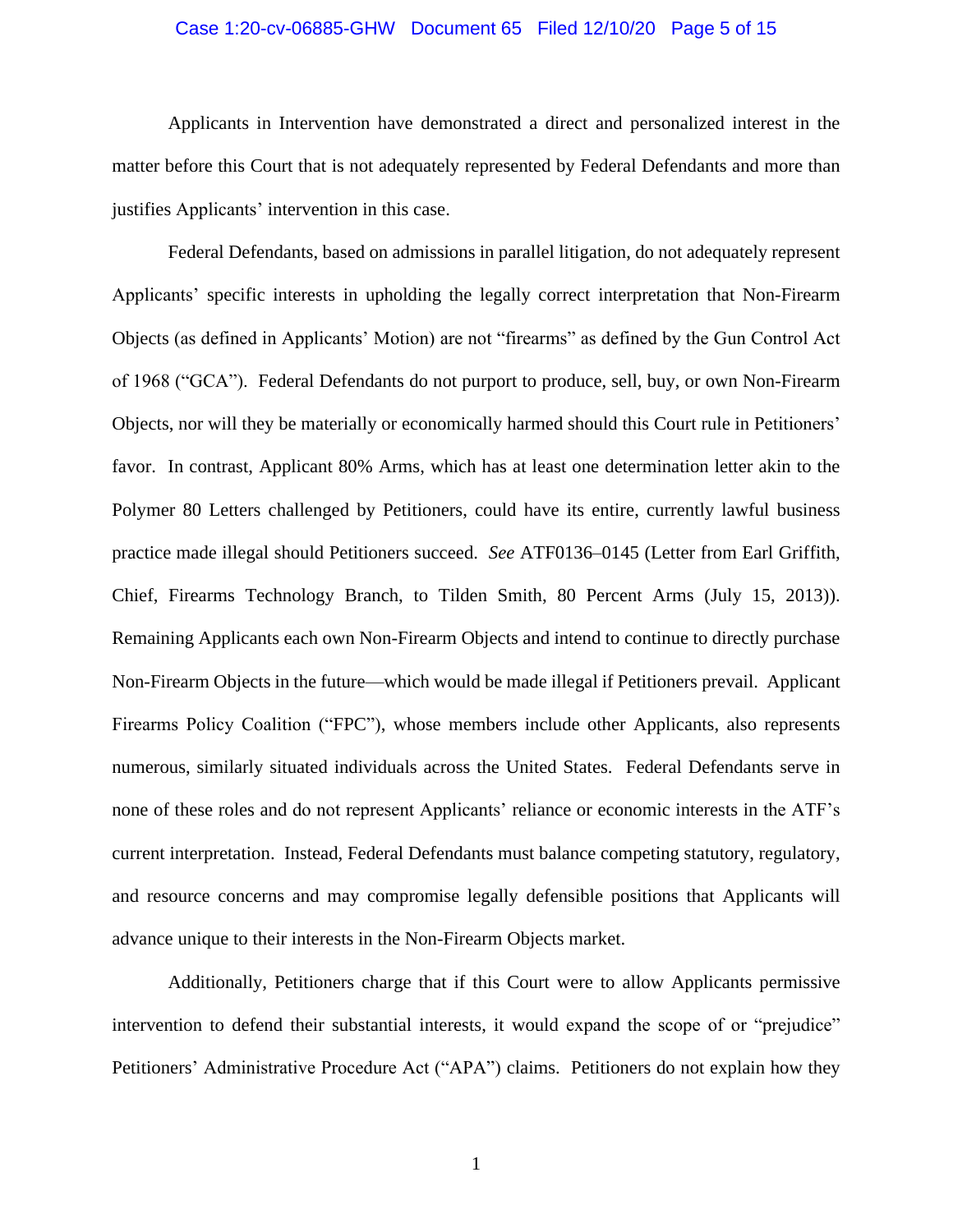#### Case 1:20-cv-06885-GHW Document 65 Filed 12/10/20 Page 6 of 15

can be prejudiced by Applicants' inclusion when Petitioners specifically implicate Applicants in their arguments. *See* ECF No. 11 ¶¶ 18 n.23, 107; ECF No. 64 ¶¶ 20(b), 20(e), 21, 22, 24, 26(b), 27.<sup>1</sup> Further, Petitioners' argument misunderstands Applicants' interests and APA litigation. Applicants' goal is not to "obtain a broad ruling that would cast doubt on the regulation of" Non-Firearms Objects—that is the Petitioners' stated goal. ECF No. 58, at 15. Applicants' goal is to preserve the status quo and uphold the longstanding definition of "firearm" under the GCA. Applicants have relied on that definition to establish business and personal practices, have lives and livelihoods at stake, and can offer this Court insight into the law-abiding citizens and businesses within the Non-Firearm Object industry—interests not represented by Federal Defendants and wrongly demonized by Petitioners. Applicants' exclusion would allow Petitioners to characterize Applicants' actions and activities without allowing any representation of those interests. Applicants will not address permissive intervention further and rely on their Motion.

If Petitioners succeed, the ATF may be required to regulate materials of all kinds, including Non-Firearm Objects, simply because individuals, through their own knowledge and skill, can manufacture them into firearms. This Court should grant Applicants intervention to defend their interest, their industry, and their personal practices from Petitioners' attack.

#### **ARGUMENT**

## **I. FEDERAL DEFENDANTS DO NOT ADEQUATELY REPRESENT APPLICANTS' INTERESTS**

Federal Defendants do not represent Applicants' interest in their continued business and individual practices, nor Applicants' reliance-based interest in the ATF's long-standing

 $<sup>1</sup>$  Applicants do not agree to the admission of the documents referenced in and appended to ECF No. 64, nor is this</sup> extra-record evidence relevant to this Court's APA inquiry. This information, however, highlights that even though Petitioners have opposed Applicants' intervention, Petitioners continue to drag Applicants into their arguments. Petitioners seek to use Applicants to make their case while attempting to exclude Applicants from this litigation.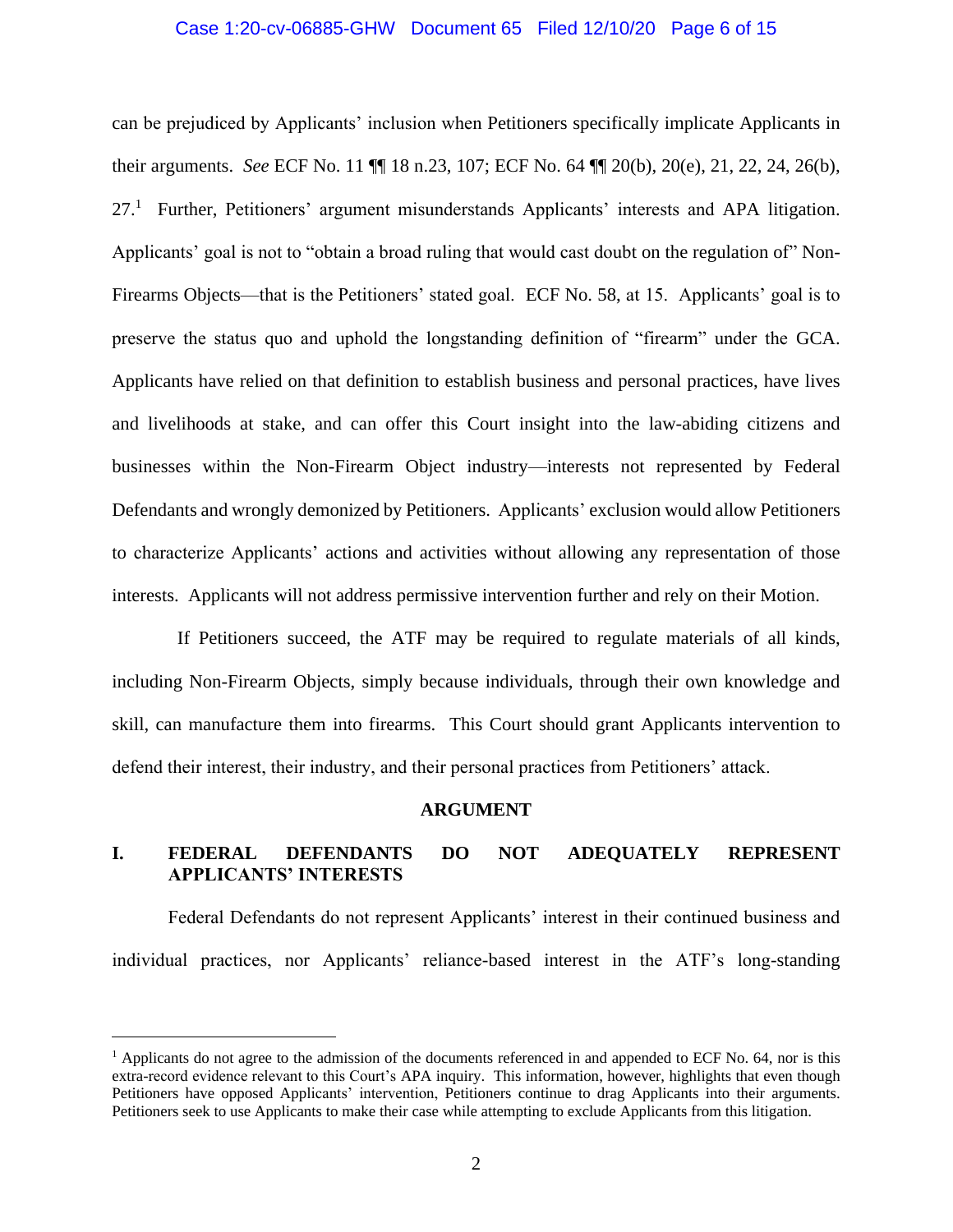#### Case 1:20-cv-06885-GHW Document 65 Filed 12/10/20 Page 7 of 15

determination that Non-Firearm Objects do not constitute "firearms" under the GCA. Petitioners' assertion that Applicants' interests are *completely* represented by Federal Defendants misconstrues the obligations and representations of Federal Defendants and ignores Petitioners' specific implication of Applicants in this matter.

While Petitioners argue that Federal Defendants adequately represent Applicants' interests because "the government just this week moved to dismiss a similar challenge to ATF's actions . . . and has given every indication it will defend this case similarly," Petitioners omit that Applicants have also moved to intervene in that action. ECF No. 58, at 5–6; *Motion to Intervene*, Case No. 3:20-cv-06761-EMC, ECF No. 24 (N.D. Cal. Nov. 24, 2020). Equally relevant, Federal Defendants filed a Response in that matter that supports Applicants' intervention as appropriate. *Federal Defendants' Response to Motion to Intervene* ("CA Response"), Case No. 3:20-cv-06761- EMC, ECF No. 38 (N.D. Cal. Dec. 8, 2020).<sup>2</sup> In that Response, Federal Defendants specifically support intervention as of right for Applicant 80% Arms, noting that because the petitioners there "criticize ATF's action in part based on statements of [80% Arms] subsequent to ATF's action . . . the APA may constrain ATF's ability to adequately represent [80% Arms'] interests in the face of such post-hoc, extra-record materials." *CA Response*, at 3. That issue is present here as well. Petitioners specifically implicate Applicant 80% Arms in their Complaint, referencing activities subsequent to the ATF's alleged "action." Petitioners argue that the "proliferation" of individually manufactured firearms is, in part, due to Applicant 80% Arms, ECF No. 11 ¶ 18 n.23, and that Applicant 80% Arms "trumpet[s] ATF's rule" on its website, *id.* ¶ 107. Petitioners continue to implicate Applicant 80% Arms in this litigation even after opposing intervention. On December 9, 2020, Petitioners filed a Declaration of Aaron Esty in support of their Motion for

<sup>2</sup> Federal Defendants' Response filed in the Northern District of California is attached hereto as Exhibit 1.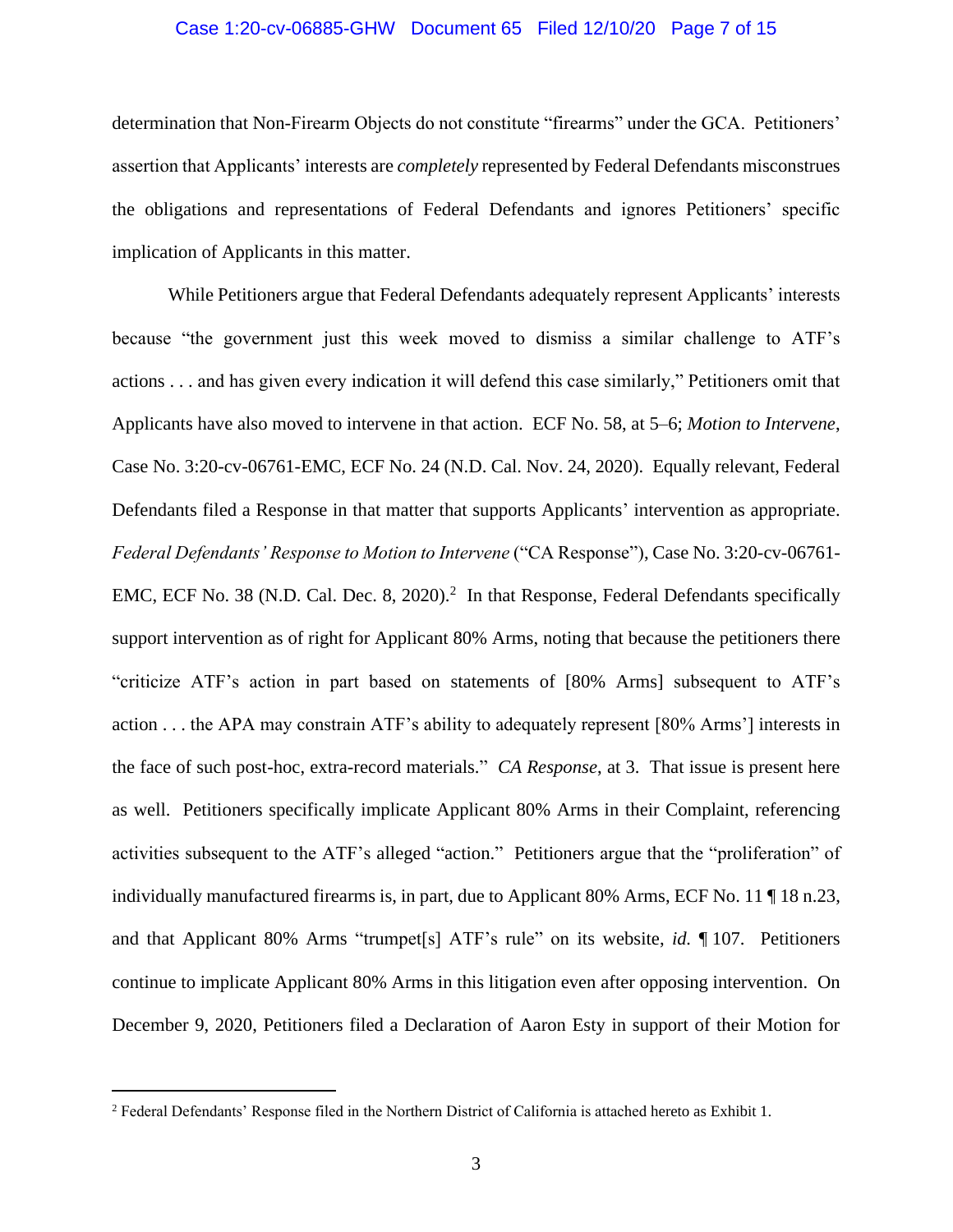#### Case 1:20-cv-06885-GHW Document 65 Filed 12/10/20 Page 8 of 15

Summary Judgment. ECF No. 64. There, Petitioners repeatedly cite to Applicant 80% Arms website in an attempt to support their arguments. *Id.* ¶¶ 20(b), 20(e), 21, 22, 24, 26(b), 27. Petitioners cannot be allowed to simultaneously implicate Applicant 80% Arms in this lawsuit and exclude Applicant from defending its interests.<sup>3</sup>

As to Applicants Fort and Barton, Federal Defendants note that their "alleged reliance interests are substantially different from the interests of the manufacturers of [Non-Firearm Objects] to whom ATF's classification letters are issued . . . and this weighs in favor of intervention." *CA Response*, at 4–5.<sup>4</sup> Accordingly, Federal Defendants do not adequately represent Applicant Fort's and Barton's reliance interests.

Finally, while Federal Defendants take no position on Applicant FPC's intervention, Applicants note that FPC not only represents the interests of its members—including Applicants Fort, Barton, and 80% Arms, and those in substantially similar positions—but FPC is also an individual owner and purchaser of Non-Firearm Objects. Applicant FPC uses those objects to educate legislatures, politicians, and the public about Non-Firearm Objects, the GCA, and the proper definition of a "firearm." ECF No. 46 ¶¶ 9–11. Applicant FPC's intervention allows this Court to conveniently and efficiently grant intervention to all of FPC's members, through FPC's representation of their interests.

As demonstrated by Petitioners' direct implication of Applicants and Federal Defendants' position in the parallel litigation, Federal Defendants do not adequately represent Applicants' substantial interests in the outcome of this litigation.

<sup>&</sup>lt;sup>3</sup> Of note, Applicant 80% Arms is a party that is required to be joined in this lawsuit pursuant to Federal Rule of Civil Procedure 19, which joinder Applicant 80% Arms may pursue should this Court deny Applicants' intervention.

<sup>4</sup> Federal Defendants argue Applicants Fort and Barton should be granted permissive intervention, but Applicants note that Federal Defendants' statements also demonstrate they do not adequately represent the interests of Applicants Fort and Barton. In the alternative, Applicants argue this, at the very least, supports permissive intervention in this matter.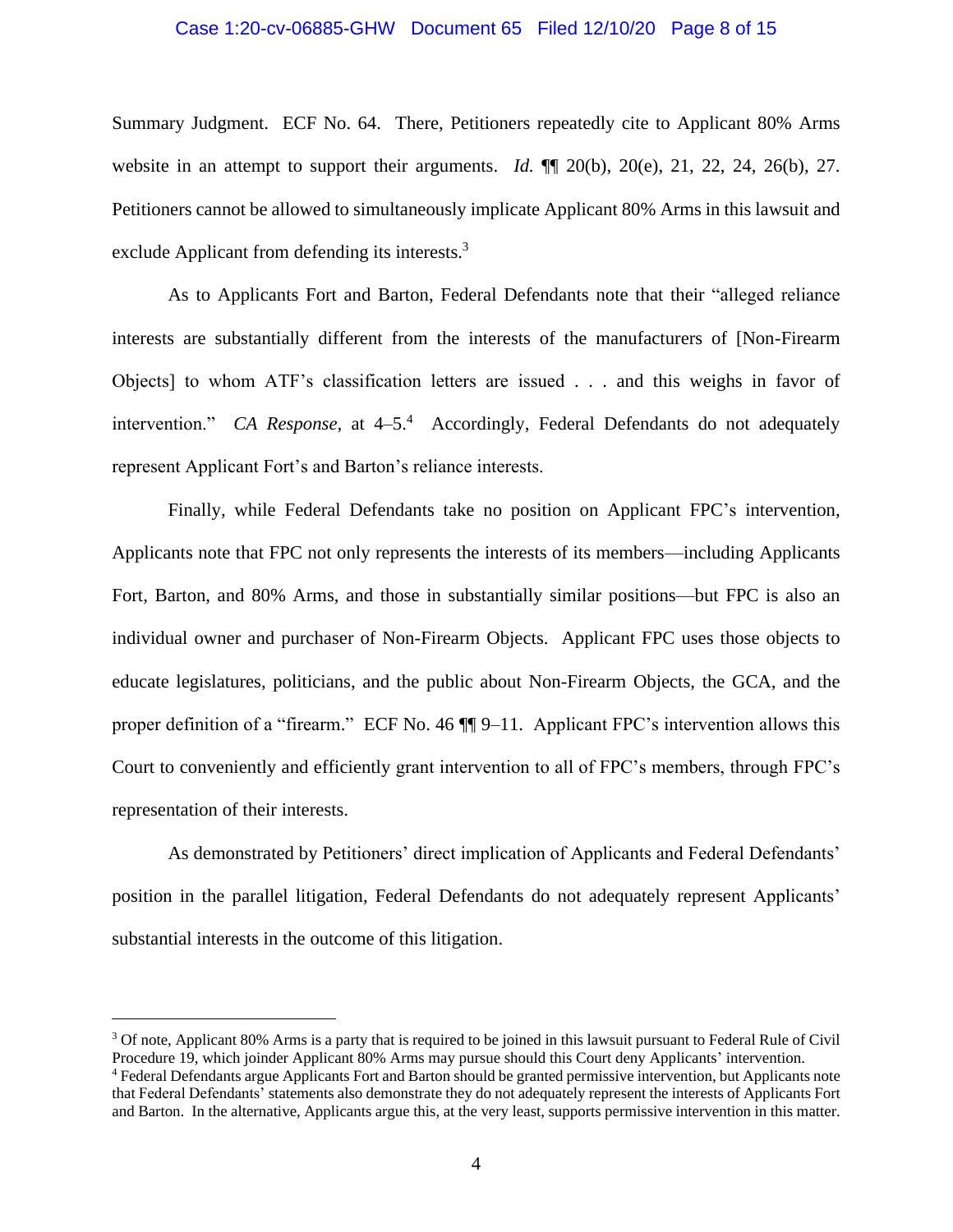## **II. PETITIONERS MISCONSTRUE THIS CIRCUIT'S STANDARD IN EVALUATING ADEQUATE REPRESENTATION**

Petitioners' assertion that Applicants are adequately represented, despite the facts demonstrated *supra*, misconstrues the liberal Supreme Court standard employed by this Circuit in allowing for intervention where an applicant's interest *may not* be adequately represented.

"The requirement of [Rule 24(a)] is satisfied if the applicant shows that representation of his interest '*may be*' inadequate; and the burden of making that showing *should be treated as minimal*." *Trbovich v. United Mine Workers of Am.*, 404 U.S. 528, 538 n.10 (1972) (citation omitted) (emphasis added). In *Trbovich*, the Supreme Court determined that the Secretary of Labor might not adequately represent the proposed intervenor's interests even though the Secretary had a *statutory obligation* to represent the individual, because the Secretary had a competing interest in protecting a broader public interest. *Id*. at 538–39.

The Second Circuit has also recognized that intervention is appropriate when a proposed intervenor's argument *may not* be entirely represented by a governmental actor. *Cf. U.S. Postal Serv. v. Brennan*, 579 F.2d 188, 191 (2d Cir. 1978) ("An applicant for intervention as of right has the burden of showing that representation may be inadequate, although the burden 'should be treated as minimal.'") (quoting *Trbovich*, 404 U.S. at 538 n.10); *see N.Y. Pub. Int. Rsch. Grp., Inc. v. Regents of Univ. of State of N.Y.*, 516 F.2d 350, 352 (2d Cir. 1975) (recognizing that governmental defendants' interests "may significantly differ" from those of proposed intervenors.)

Indeed, despite Petitioners' contention, the Second Circuit's application of *Trbovich* is very much in line with *every other circuit's* precedent on this issue. 5

<sup>5</sup> *See, e.g., Conservation. Law Found. of New England, Inc. v. Mosbacher*, 966 F.2d 39, 44 (1st Cir. 1992) (applying the liberal *Trbovich* standard to grant seven commercial fishing groups intervention where the federal defendant's "judgments are necessarily constrained by his view of the public welfare," because "the fisherman may see their own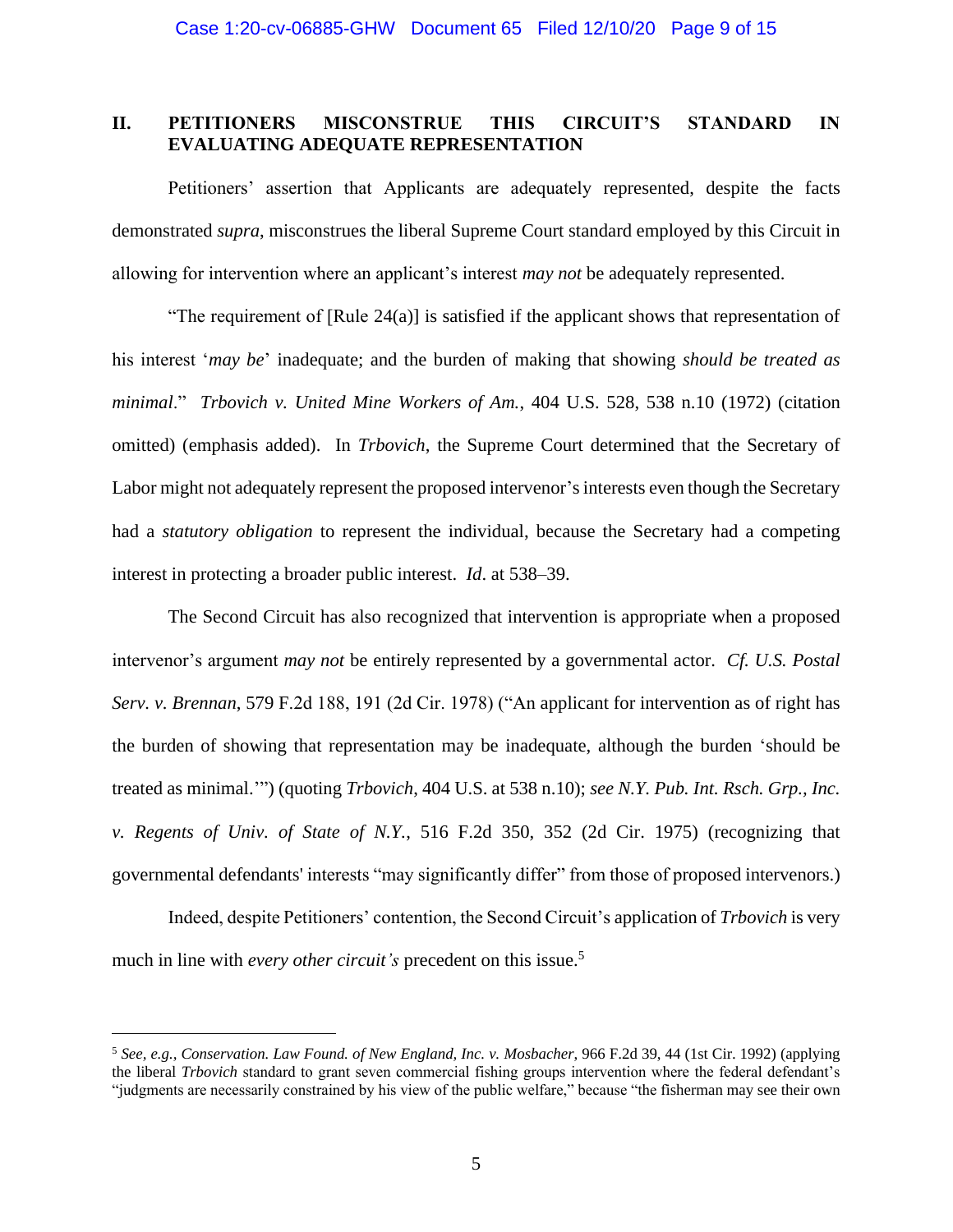#### Case 1:20-cv-06885-GHW Document 65 Filed 12/10/20 Page 10 of 15

Here, not only do Federal Defendants not have any requirement—statutory or otherwise to represent Applicants' individual and corporate interests in the production, sale, purchase, or possession of Non-Firearm Objects, but Federal Defendants also do not represent Applicants' exercise of their legal right to continue to purchase Non-Firearm Objects or to individually manufacture those objects into personal use firearms. Federal Defendants have not opposed Applicants' intervention here, have not filed an answer indicating their merits positions, and have made no indications that they adequately represent Applicants' interests.

This Court should summarily reject Petitioners' attempt to heighten the Second Circuit's standard. Petitioners' argument is based, in large part, on *Butler, Fitzgerald & Potter v. Sequa Corp.*, where this Circuit denied the motion of a discharged attorney to intervene into the attorney's

interest in a different, perhaps more parochial light."); *Commonwealth of Penn. v. President U.S. of Am.*, 888 F.3d 52, 61 (3d Cir. 2018) (granting intervention because "similar to *Trbovich*," the government was tasked "with serving two related interests that are not identical: accommodating the free exercise rights of religious objectors while protecting the broader public interest in access to contraceptive methods and services.") (citing *Trbovich*, 404 U.S. at 538–39); *JLS, Inc. v. Pub. Serv. Com'n of West Virginia*, 321 Fed. App'x 286, 290 (4th Cir. 2009) ("We conclude that Movants clearly satisfied their 'minimal' burden of showing that [the Public Service Commission of West Virginia's] representation of their interests 'may be inadequate'" in regard to "the motivation that Movants have to defeat [plaintiff].") (quoting *Trbovich*, 404 U.S. at 538 n.10); *Texas v. U.S.*, 805 F.3d 653, 663 (5th Cir. 2015) (granting intervention under the *Trbovich* standard because "the Government has an institutional interest in shielding its actions from state intervention through the courts, whereas the [proposed intervenors'] interest is in working and providing for their families . . . ."); *Linton by Arnold v. Comm'r of Health & Enviro., State of Tenn.*, 973 F.2d 1311, 1319 (6th Cir. 1992) (noting it is "sufficient that the movants prove that representation may be inadequate," because the governmental party "acted as both a regulator and purchaser of movants' services thereby creating inherent inconsistencies between movants' interests and those of the State . . . .") (citing *Trbovich*, 404 U.S. at 539); *Driftless Area Land Conservancy v. Huebsch*, 969 F.3d 742, 749 (7th Cir. 2020) (employing the lenient *Trbovich* standard to grant intervention because proposed intervenors had economic interests not represented by the Wisconsin Public Service Commission); *U.S. v. Union Elec. Co.*, 64 F.3d 1152, 1170 (8th Cir. 1995) (applying the lenient *Trbovich* standard in determining "[t]he interests of the prospective intervenors are narrower and not subsumed by the general interest of the United States in providing for the clean up of polluted sites," because "prospective intervenors are seeking to protect a more 'parochial' financial interest not shared by other citizens . . . .") (citations omitted); *Nat'l Farm Lines v. I.C.C.*, 564 F.2d 381, 384 (10th Cir. 1977) ("We have here also the familiar situation in which the governmental agency is seeking to protect not only the interest of the public but also the private interest of the petitioners in intervention, a task which is on its face impossible. The cases correctly hold that this kind of a conflict satisfies the minimal burden of showing inadequacy of representation."); *Georgia v. U.S. Army Corps of Eng'rs*, 302 F.3d 1242, 1256 (11th Cir. 2002) (employing the minimal *Trbovich* standard in finding the federal government did not independently represent proposed intervenors' interest, because the federal government had "no independent stake.") (citation omitted); *Hodgson v. United Mine Workers of Am.*, 473 F.2d 118, 130 (D.C. Cir. 1972) (granting intervention under the minimal *Trbovich* standard noting that "[t]he right of intervention conferred by Rule 24 implements the basic jurisprudential assumption that the interest of justice is best served when all parties with a real stake in a controversy are afforded an opportunity to be heard.").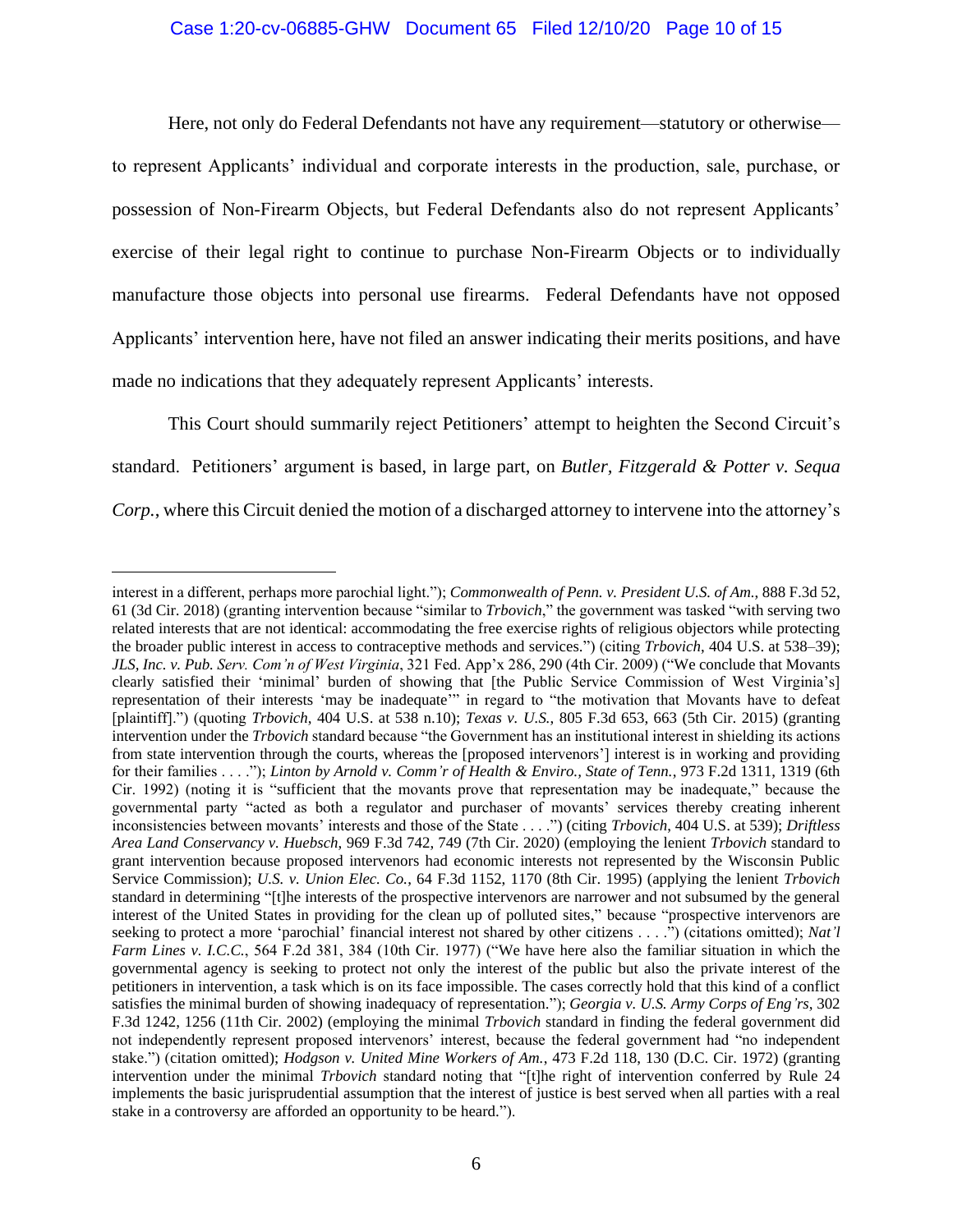#### Case 1:20-cv-06885-GHW Document 65 Filed 12/10/20 Page 11 of 15

former client's action. 250 F.3d 171, 177 (2d Cir. 2001). Not only was that case between private parties, the purported interest was "seemingly . . . not in the subject of the underlying action," and the court questioned "whether a discharged attorney's intervention into a former client's action fits within the language of the Federal Rules." *Id.* (citing Fed. R. Civ. P. 24(a)).

Petitioners' attempt to invoke the doctrine of *parens patriae* in this matter is equally unpersuasive. ECF No. 58, at 5–6. In *United States v. City of New York*, relied on by Petitioners, the proposed intervenors, Croton Watershed Clean Water Coalition, *et al.*, were denied intervention when they sought to "enforce the obligations of New York City under federal law" because the state of New York was *already explicitly granted intervention* "as a plaintiff 'on behalf of itself and as *parens patriae*, trustee, guardian and representative on behalf of all residents and citizens of New York, particularly those individuals who obtain their drinking water from the Croton System.'" 198 F.3d 360, 363, 367 (2d Cir. 1999). In *Hooker Chemicals*, another case Petitioners unpersuasively cite, a New York-based organization was denied intervention, in part, because it was adequately represented by the state of New York given the state had filed a complaint against Hooker Chemicals "on behalf of itself as *parens patriae* on behalf of all residents and citizens of the State of New York . . . ." 749 F.2d 968, 972, 985 (2d Cir. 1984). *Hooker Chemicals* notes the *parens patriae* test is only applicable when "an intervenor['s] state is already a party . . . ." *Id*. at 984. The *parens patriae* concept is inapplicable here—Federal Defendants do not purport or seek to represent Applicants' interests and Petitioners cite no example of a federal agency holding an all-encompassing and non-conflicted status in APA litigation.

This Court should apply this Circuit's liberal standard in determining Applicants' interests are not *completely* represented by Federal Defendants, including, as demonstrated above, Applicants' reliance on the ATF's interpretation to structure their business and individual

7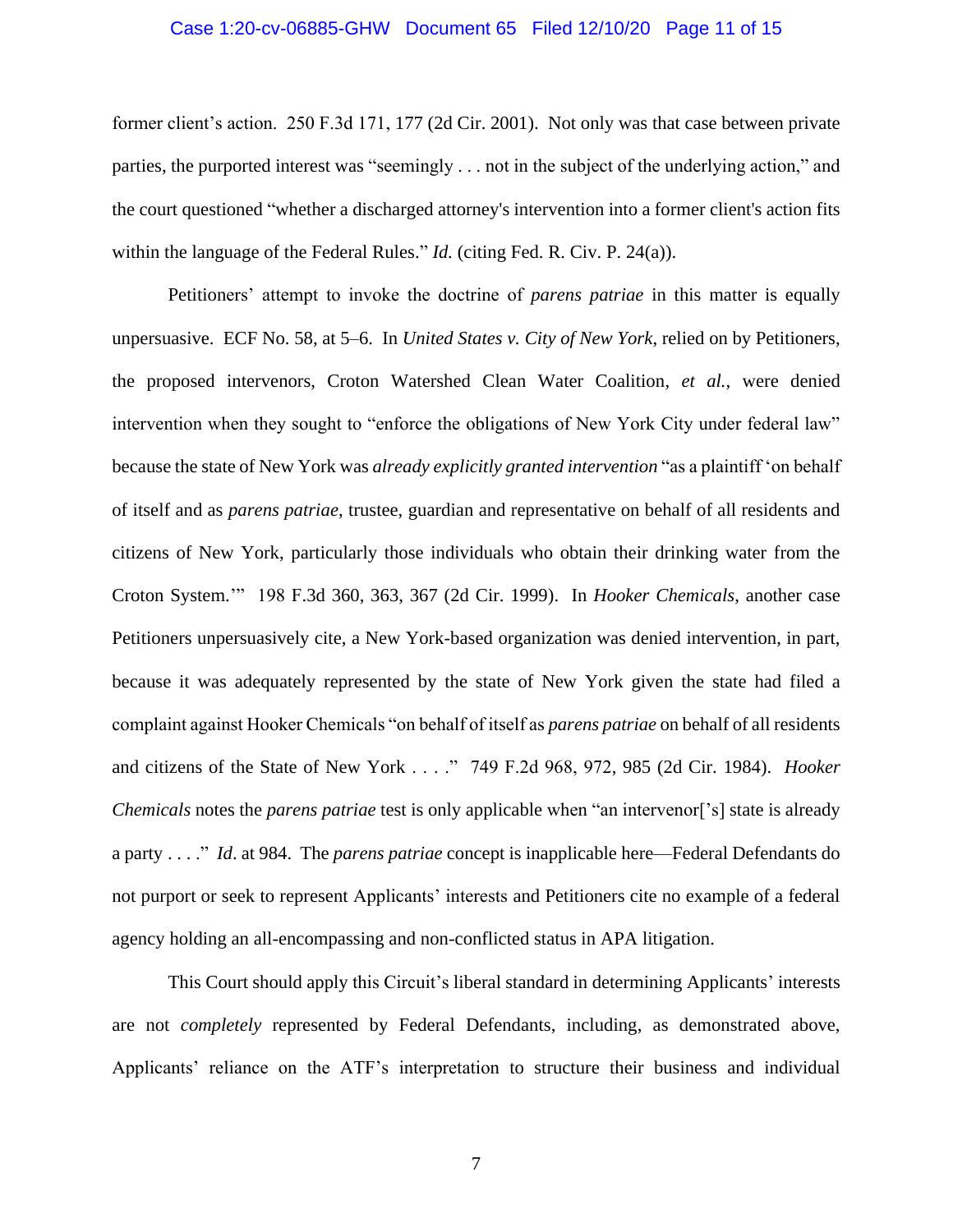#### Case 1:20-cv-06885-GHW Document 65 Filed 12/10/20 Page 12 of 15

practices, their intent to continue to produce, sell, purchase, and possess Non-Firearm Objects without government interference, and their ability to individually manufacture personal use firearms from the same. Accordingly, Applicants are entitled to intervention as of right.

## **III. APPLICANTS HAVE, AT MINIMUM, DEMONSTRATED FINANCIAL INTERESTS THAT WILL BE IMPAIRED IF PETITIONERS ARE SUCCESSFUL**

Applicants, their customers, and their members have economically and financially relied on the ATF's determination that Non-Firearm Objects are not "firearms" pursuant to the GCA, and will be directly impacted if Petitioners succeed. Applicants, therefore, at minimum, meet this Circuit's requirements for intervention based on financial interest. 6

Second Circuit precedent establishes that intervenors with financial interests in the challenged regulation have a direct, substantial, and legally protectable interest to intervene. *Bridgeport Guardians v. Delmonte*, 602 F.3d 469, 473 (2d Cir. 2010); *In re Pandora Media, Inc.*, No. 12-cv-08035-DLC, 2013 WL 6569872, at \*8 (S.D.N.Y. Dec. 14, 2013). This includes an impact on proposed intervenors' existing business practices or even a *potential* cost to proposed intervenors, or their members, due to the outcome of the litigation. *See N.Y. Pub. Int. Rsch. Grp., Inc.*, 516 F.2d at 352 ("Specifically, we are satisfied that there is a likelihood that the pharmacists will make a more vigorous presentation of the economic side of the argument than would the Regents."); *N.Y. v. Scalia*, No. 20-cv-01689-GHW, 2020 WL 3498755 at \*2 (S.D.N.Y. June 29, 2020) (determining proposed trade association intervenors had financial interest in the outcome because some members might face changing standards for liability if the rule were invalidated).

<sup>6</sup> Petitioners' argument that their lawsuit challenging the ATF's definition of "firearm" does not implicate Second Amendment protected rights is circular and borderline absurd. Applicants have Second Amendment protected rights that, depending on Petitioners' arguments and the scope of this litigation, may be impacted. Petitioners ask that this Court require the ATF to reconsider its current interpretation of "firearm" and extend that definition to include Non-Firearm Objects, which Applicants produce, sell, purchase, and/or own. It is Petitioners' own attempt to expand the definition of "firearm" that could directly implicate Applicants' Second Amendment protected rights.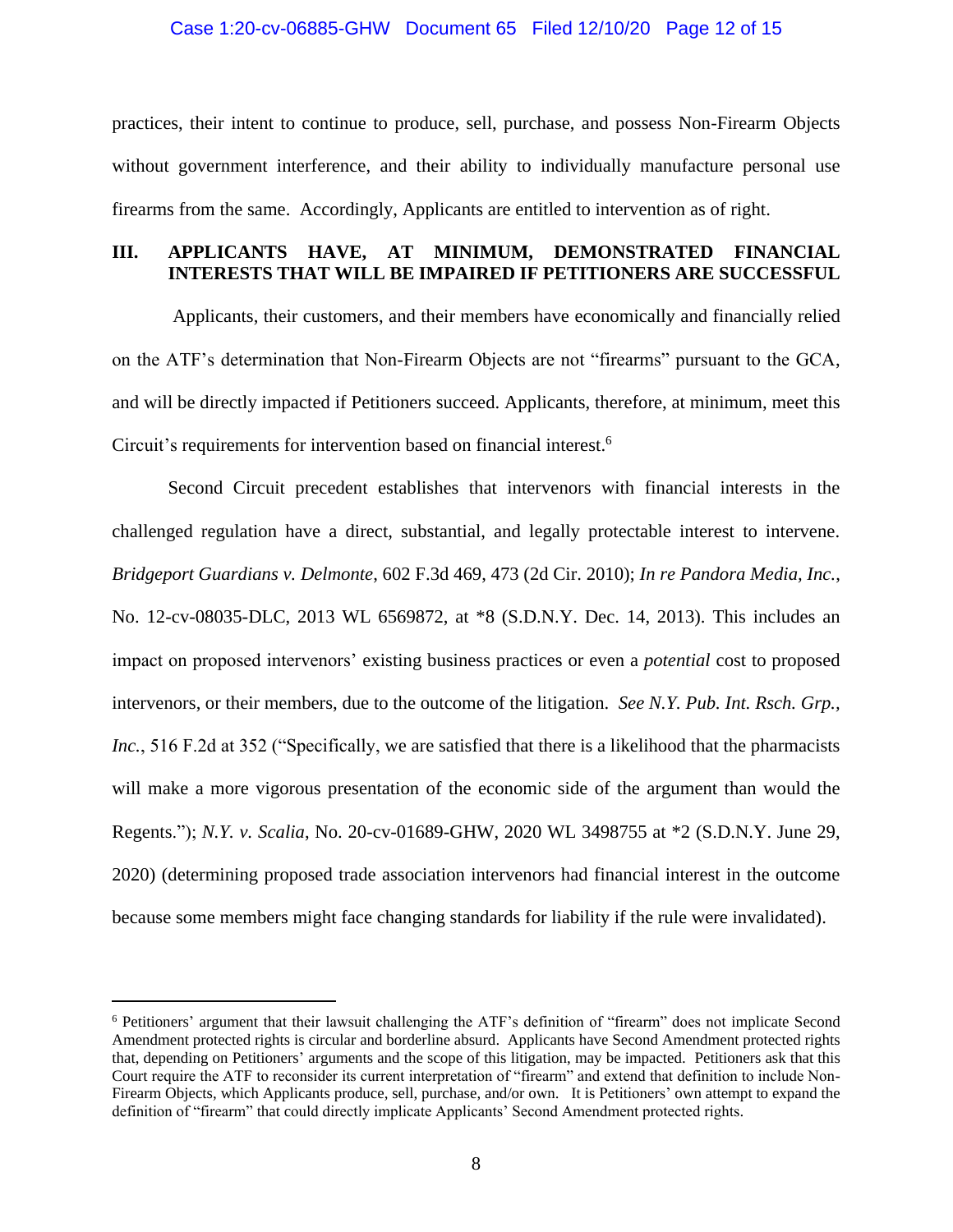#### Case 1:20-cv-06885-GHW Document 65 Filed 12/10/20 Page 13 of 15

This Circuit, when denying intervention in *U.S. Postal Service*, noted that "the Postal Service, a semi-private corporation, had as direct a *legal and economic interest* in the constitutionality of its monopoly as did [proposed intervenor]." 579 F.2d at 191 (emphasis added). In *U.S. Postal Service*, the court reasoned that economic interests should be considered, following *N.Y. Public Interest Research Group*, but determined that the existing party, the Postal Service, had an incentive to protect those economic interests. Federal Defendants have no such interest here. Federal Defendants are not "semi-private," have not relied on the ATF's actions to make business decisions, and will not be economically impacted should this Court rule for Petitioners.

Instead, like proposed intervenors in *New York v. Scalia* and *N.Y. Public Interest Research Group*, if Petitioners are successful, Applicants would suffer an immediate increase in overhead and purchase costs, significant alterations to their business and personal practices, and Applicants will all be prevented from—or exposed to criminal liability for continuing to engage in their business and personal practices.

The outcome of the instant litigation poses a direct and substantial threat to the legally protected behavior of Applicants, their customers, and their members. Applicants have each transacted in Non-Firearm Objects and intend to continue transacting in Non-Firearm Objects in the future. Petitioners seek to impose their interpretation of the GCA on ATF's definition of "firearm," and in doing so, extend ATF's regulatory jurisdiction to Non-Firearm Objects. Extending ATF's regulatory burden to Non-Firearm Objects would result in harm to Applicants' reliance and economic interests—which interests are not represented by Federal Defendants.

#### **CONCLUSION**

For the foregoing reasons, Applicants respectfully request that this Court grant them intervention as of right pursuant to Rule 24(a)(2), or in the alternative, permissive intervention.

9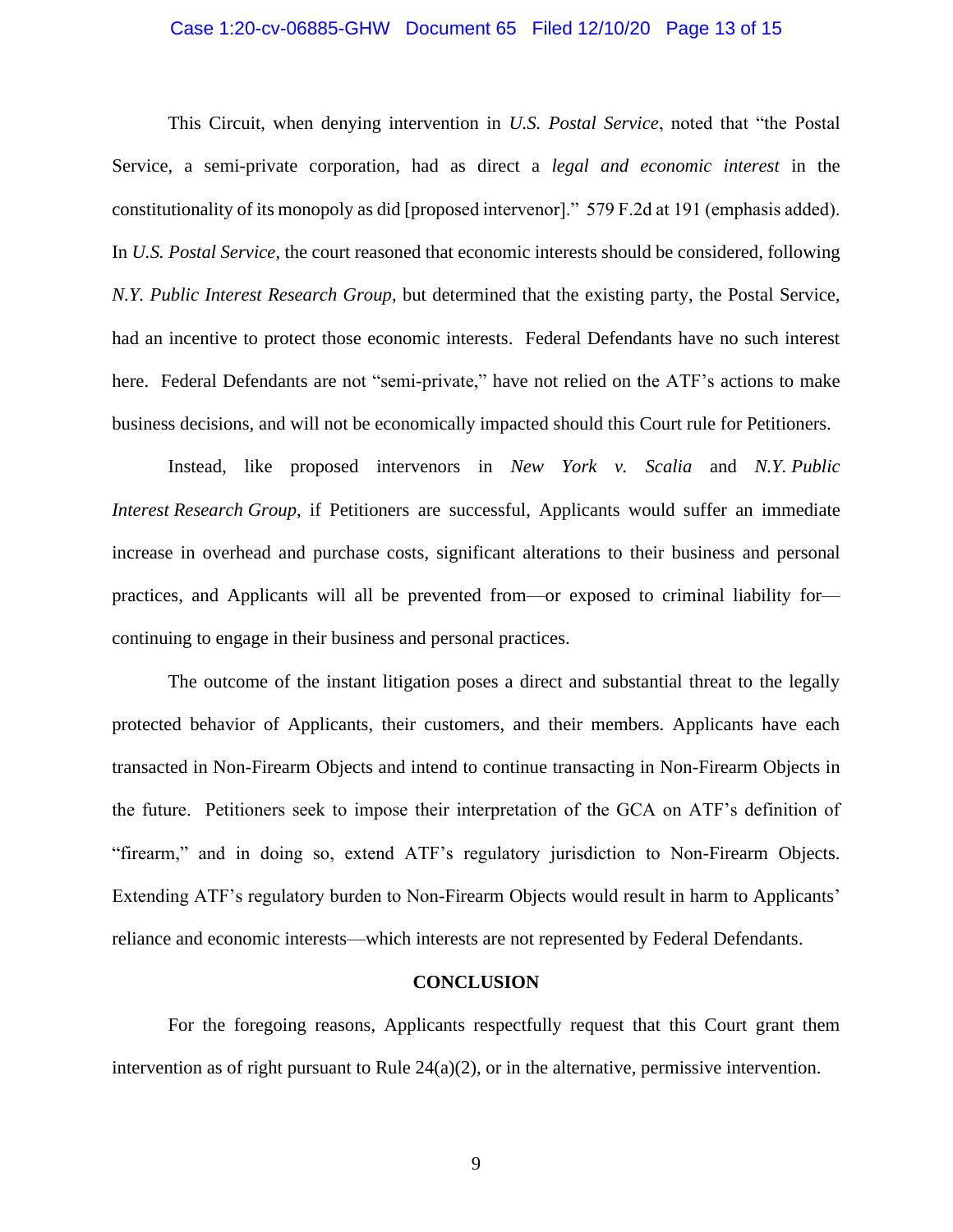DATED this 10th day of December, 2020.

Respectfully Submitted,

*/s/ David D. Jensen*

David D. Jensen DAVID JENSEN PLLC 33 Henry Street Beacon, New York 12508 (212) 380-6615 david@djensenpllc.com

Cody J. Wisniewski\* \**Pro Hac Vice* application pending MOUNTAIN STATES LEGAL FOUNDATION 2596 South Lewis Way Lakewood, Colorado 80227 (303) 292-2021 cody@mslegal.org

*Attorneys for Applicants in Intervention*